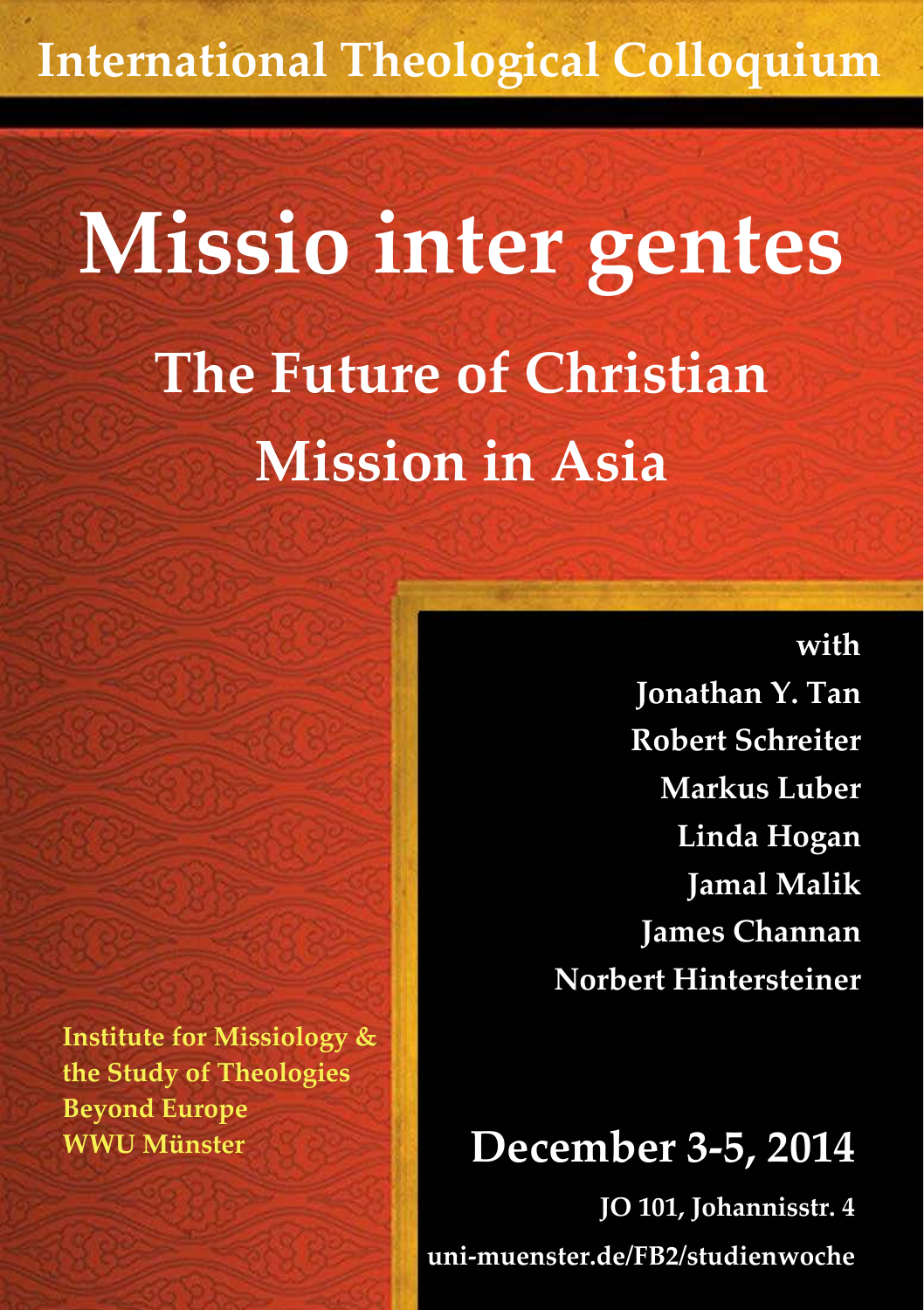#### **Programme**

#### **Wednesday, December 3, 2014**

- 16.00-16.30 Registration Welcome
- 16.30-17.00 Opening and organizational matters
- 17.00-18.30 **Jonathan Y. Tan** (ACU Sydney) **Christian Mission among the Peoples of Asia: Imagining New Possibilities**

**Discussion** 

- 19.00-20.00 Dinner
- 20.00-21.30 **Robert Schreiter** C.PP.S. (CTU Chicago) **Framing an Asian Theology of Mission within the World Church: Challenges and Prospects Discussion**
- 21.30 Reception

#### **Thursday, December 4, 2014**

- 08.00-09.00 Breakfast
- 09.00-10.30 **Markus Luber** SJ (St.Georgen / Frankfurt) **Tan's Missio inter gentes and Evangelii gaudium**

Discussion

- 10.30-11.00 Coffee break
- 11.00-12.30 **Linda Hogan** (TCD Dublin) **In the Face of Religious Pluralism: Global Politics of Human Rights**

**Discussion**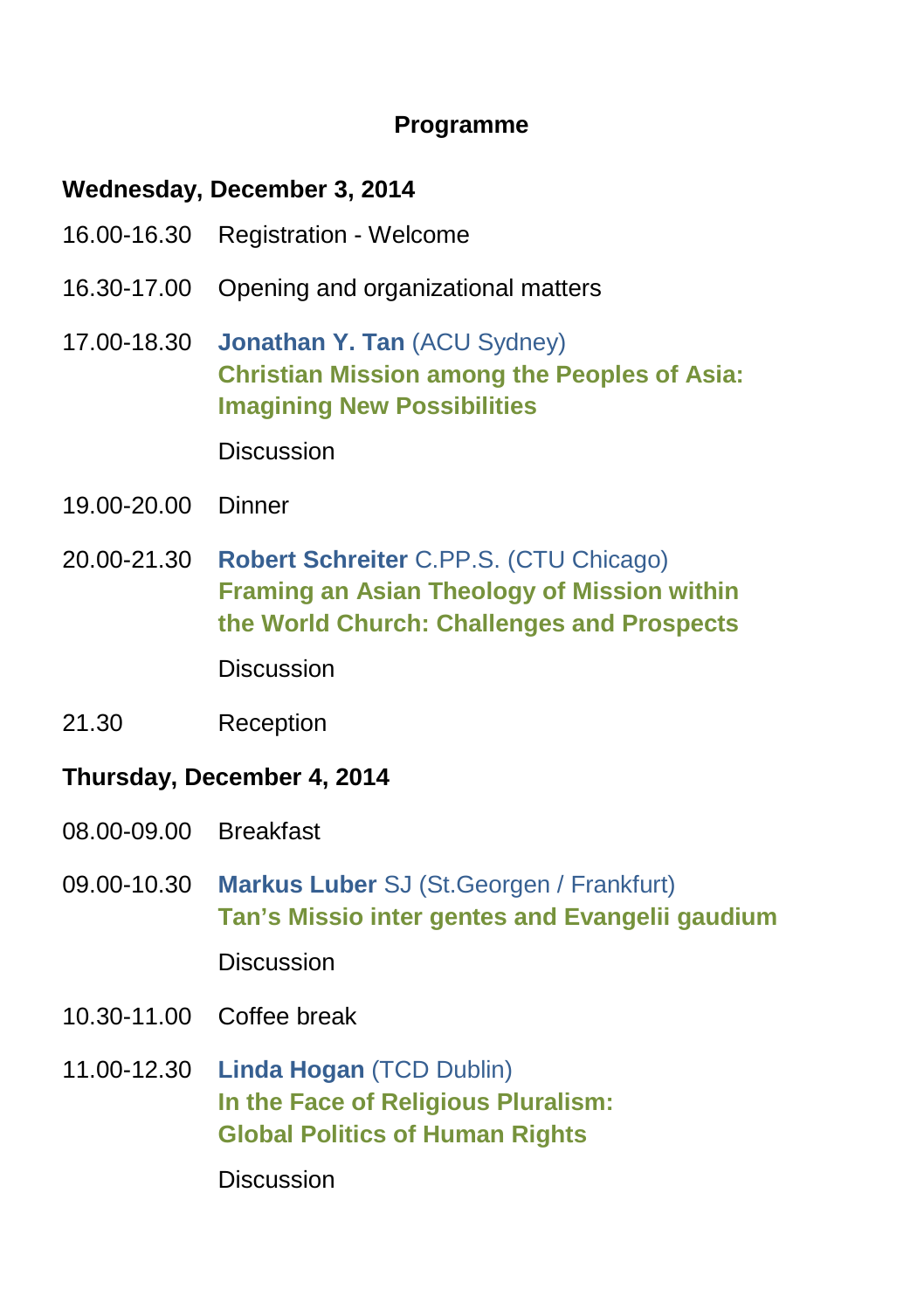- 12.30-15.00 Lunch break
- 15.00-16.30 **Jamal Malik** (University of Erfurt) **Fiqh al-Da`wah, or the Juridification of Islamic Mission in the Context of Globalization** (**WWU Comparative Missiology Lecture**)

**Discussion** 

- 16.30-17.00 Coffee break
- 17.00-18.30 **James Channan** OP (Lahore) **Christian Mission Engaging Muslim al-Da`wah and the Interreligious Challenge in Asia**

**Discussion** 

19.00-20.00 Dinner

#### **Friday, December 5, 2014**

- 11.00-12.00 **Norbert Hintersteiner** (WWU Münster) *Missio inter gentes***: An Asian Impulse Towards an Engaged Intercultural and Comparative Theology** (**Inaugural Lecture**)
- 12.00-13.00 Reception